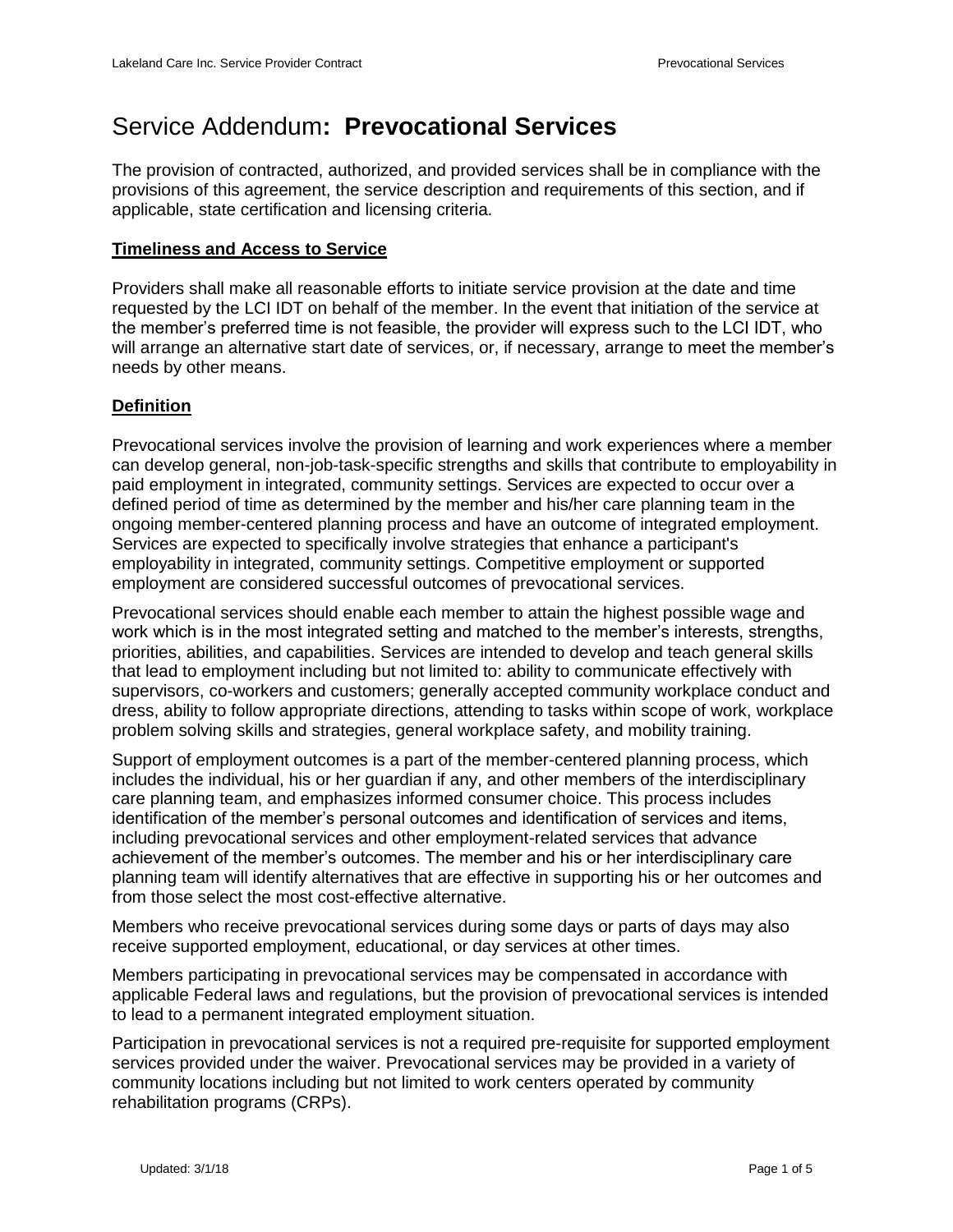For more information, refer to the Technical Guidelines for Prevocational Services: <http://www.dhs.wisconsin.gov/LTCare/Partners/infoseries/ta10-04.pdf> and other technical assistance at: [http://www.dhs.wisconsin.gov/LTCare/ProgramOps/prevoc/index.htm.](http://www.dhs.wisconsin.gov/LTCare/ProgramOps/prevoc/index.htm)

New entrant Members participating in prevocational service may be compensated in accordance with applicable Federal laws and regulations, but the provision of prevocational services is intended to lead to an integrated employment situation.

Community Based Prevocational Services are not considered a successful *outcome* for LCI members, but do represent a service that can be provided to enable members to develop their employability skills or to gain an understanding of and experience with Integrated Employment. Community Based Prevocational Services will take place in a community setting. These services are for a defined period of time. All activities authorized must have a correlation to the development of work skills and to promote securing and maintaining community employment. Training may include but not be limited to the following: career building classes or workshops, local business tours, employer presentations, job shadowing and exploration, informational interviews and job fairs. Member progress for Community Based Prevocational Services will be reported on a monthly basis to the IDT staff and/or ESC

# **Personnel**

There shall be a direct service staff person or persons who shall possess skills and knowledge that typically would be acquired through:

- A course of study that would lead to a bachelor's degree in one of the human services, or
- A minimum of two years' experience in the work to be supervised.
- Staff or consultants knowledgeable in adapting or modifying equipment, and the application of special equipment for persons with disabilities shall be available as needed.

## **Staff to Member Ratio**

Providers of prevocational services shall maintain the following staff ratios:

- There shall be at least 2 direct service staff for the first 15 people receiving prevocational services
- Ratio of staff to program participants shall reflect the needs of the individuals.

## **Training and Competency**

- 1. Provider agency's recording and reporting requirements for documentation of services, critical incident and emergency protocol, handling of complaints, and other procedures and information from the Provider deemed necessary to ensure the safe and appropriate provision of service.
- 2. Training on the target group(s) being served.
- 3. Training on the provision of the services being provided.
- 4. Training on the needs, strengths, and preferences of the individual(s) being served.
- 5. Training of rights and confidentiality of individuals supported.
- 6. Information and Provider procedure for adherence to the following LCI policies:
	- a. Critical Incident Reporting
	- b. Restraint and Seclusion Policy and Procedure
	- c. Communication Expectations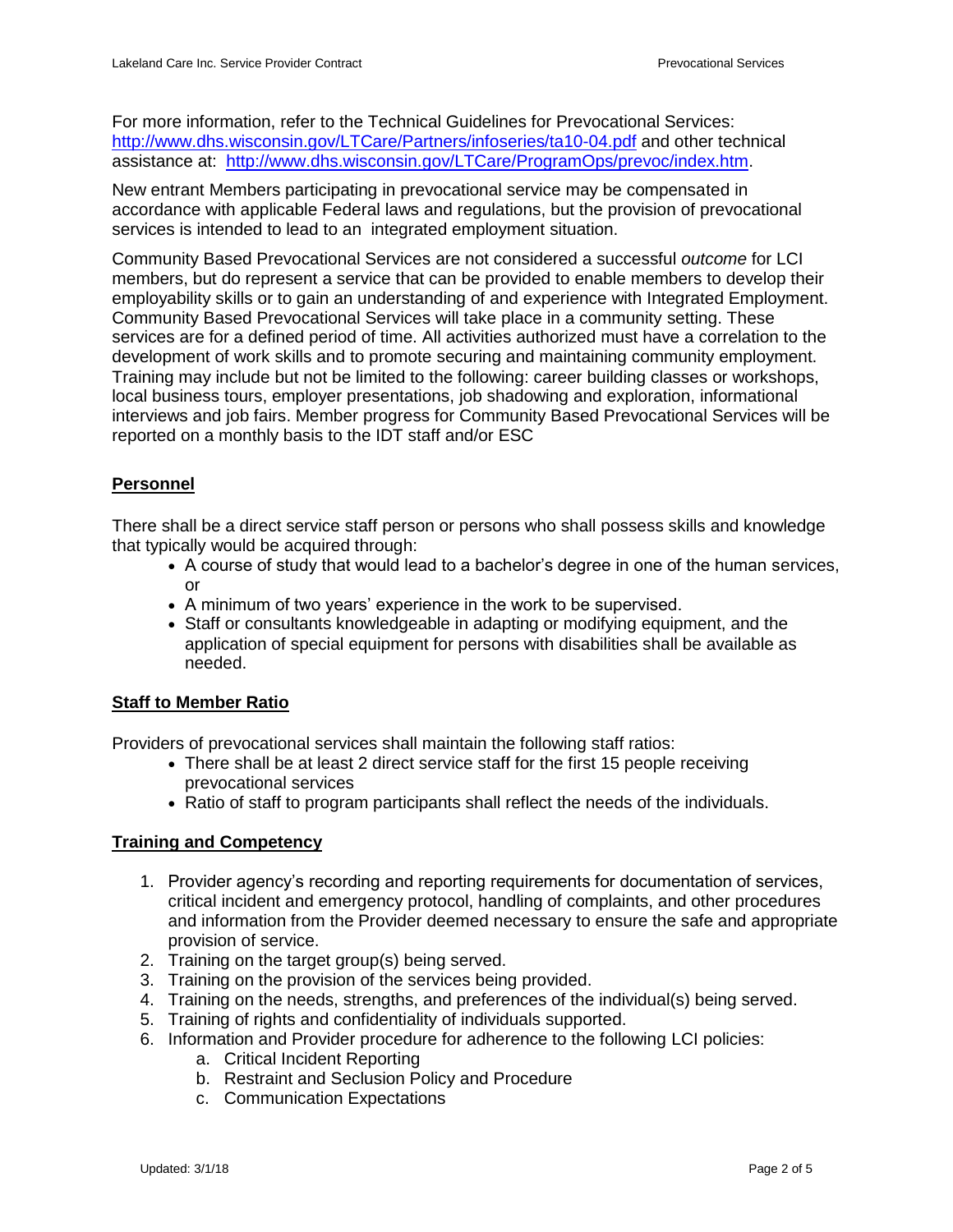- d. Unplanned use of restrictive measure
- e. Confidentiality

## **Program**

Prevocational Services shall include remunerative work including supervision and instruction in work tasks and observance of safety principles including:

- ability to communicate effectively with supervisors, co-workers and customers;
- generally accepted community workplace conduct and dress;
- ability to follow directions;
- ability to attend to tasks:
- workplace problem solving skills and strategies;
- general workplace safety and mobility training
- tasks shall afford a work-pace consistent with the member's potential

## **Service Limitations/Exclusions**

Prevocational services may be provided to supplement, but may not duplicate services being provided to a member as part of an approved Individualized Employment Plan (IEP) funded under the Rehabilitation Act of 1973, as amended, or being provided to a member under an approved Individualized Education Plan (IEP) under the Individuals with Disabilities Education Act (IDEA). Prevocational services may be provided to supplement, but may not duplicate services provided under supported employment or vocational futures planning and support services provided under the waiver.

Students and other members between the ages of 18-24 may no longer enter prevocational services in high school or enter into prevocational services directly from high school. Individuals must enroll in DVR services and must complete activities or services that can include Career Counseling, Work-Based Learning, College Counseling, Soft Skills and Self Advocacy training. Only after completing those services and after a determination has been made that an individual is currently unable to work shall they be eligible to enter prevocational services.

Members participating in prevocational service may be compensated in accordance with applicable Federal laws and regulations, but the provision of prevocational services is intended to lead to an integrated employment situation. Therefore, members participating in prevocational service may be involved in paid work if the following criteria are met:

- (a) The employer holds a valid sub-minimum wage certificate which covers the individual member;
- (b) The member's participation in paid work, as a component of a prevocational services program, is for the purpose of facilitating progress towards voluntary participation in a permanent, and at least part-time integrated employment situation.

Only activities that contribute to the member's work experience, work skills, or work-related knowledge can be included and reimbursed for under prevocational services if the member has an outcome of integrated employment. Prevocational providers that offer facility-based work are required to provide meaningful activities that contribute to a member's work experience, work skills, or work-related knowledge during downtime (i.e., the time when paid work is not available in the work center), if they claim prevocational services funding for supporting members during downtime.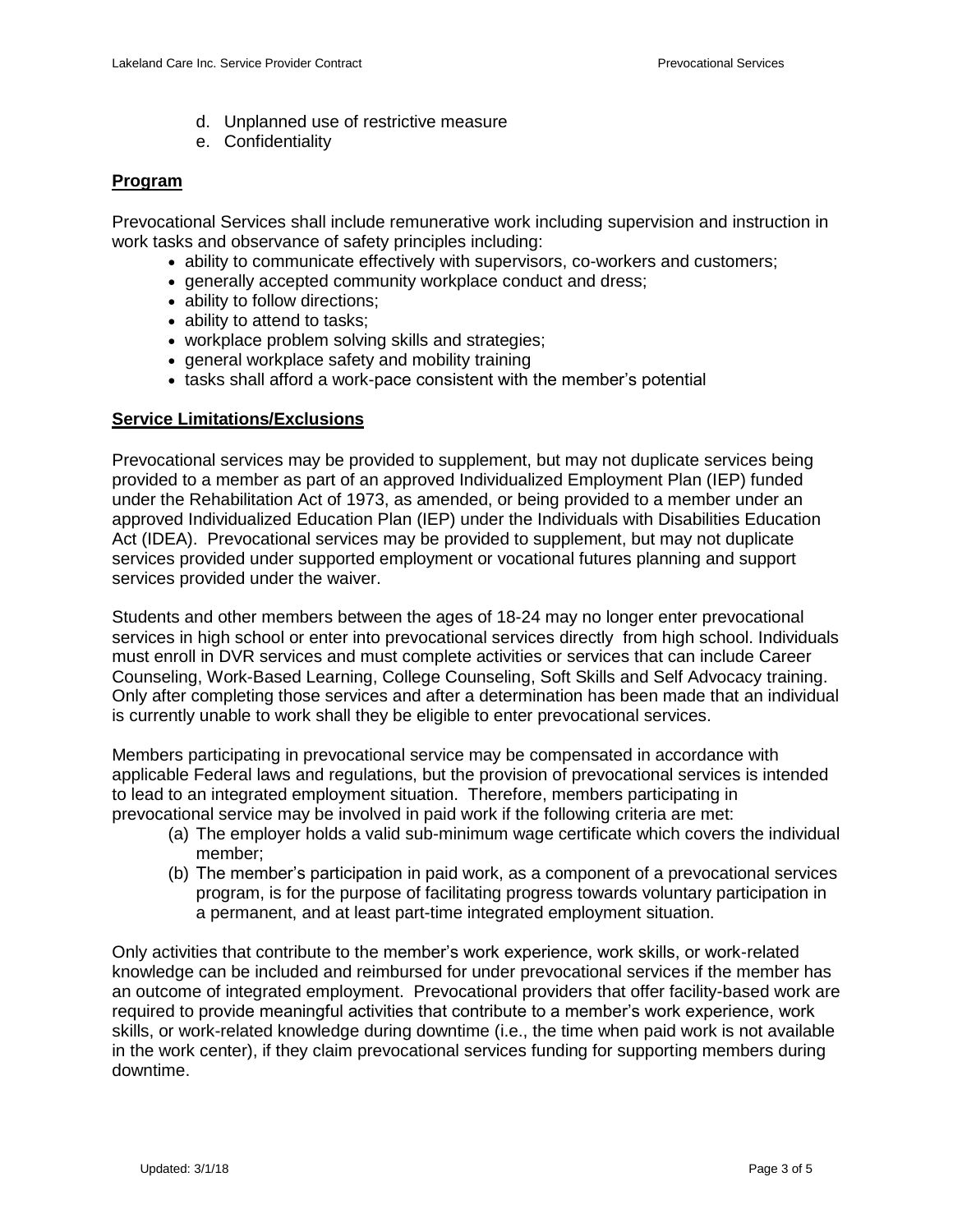## **Collaboration and Coordination of Care**

Through the use of the Resource Allocation Decision method (RAD), the LCI Interdisciplinary Team (IDT) staff shall assess the member's needs and outcomes to determine the amount of prevocational services to be authorized. The IDT staff shall exchange pertinent information with the provider at the time the referral is made. This information exchange shall include the member's employment outcomes, assessed needs and amount of authorized units as it relates to prevocational services.

The goal of authorized prevocational services is participation in an integrated employment situation. In partnership with LCI, prevocational service providers will promote and support opportunities for integrated employment outcomes for members. LCI and prevocational service provider partners will identify and utilize strategies to support individuals to pursue and achieve their personally identified employment outcomes in ways that maximize community inclusion and integration, and that afford individuals the opportunity to earn at least minimum wage. The LCI IDT along with the prevocational service provider will collaborate in developing a plan of service which can facilitate the identification of important specifics regarding the member's integrated employment outcomes, preferences and conditions, and any concerns or hesitations regarding participation in integrated employment.

## **Documentation**

A Prevocational Services Six-Month Status and Progress Report must be submitted to the member's assigned IDT staff twice a year, once at each 6 month MCP review. This report may be the State recommended report or a report agreed upon by LCI and the provider. Minimally, a Prevocational Services Six-Month Status and Progress Report are required to address the following:

- Establish member's rate of pay and anticipated wages
- Identify member's interest, non-job-task strengths, priorities, abilities, and capabilities.
- Identify member's integrated employment outcome(s), including preferences and conditions
	- $\circ$  Description of the type of work the member wishes to do (i.e., work that is not a part of a prevocational services program)
	- o Hours of work the member wishes to have on a daily or weekly basis.
	- o Schedule of work the member wishes to have on a weekly basis.
	- o Geographic preferences regarding where a member wishes to work
- If a member has not identified an integrated employment outcome, identify steps being taken to discover the member's integrated employment outcome(s), including any member/guardian concerns or hesitations regarding participation in integrated employment
- Identify steps being taken to achieve member's integrated employment outcome(s) and submit an individualized plan for next 6 months
- Describe the general habilitation skills necessary for the member to obtain integrated employment and the specific activities the member will engage in to assist in developing and teaching these skills
- Outline the content and structure of the programs offered to the member during work center downtime and how these programs contribute to the member's work experience, work skills or work-related knowledge